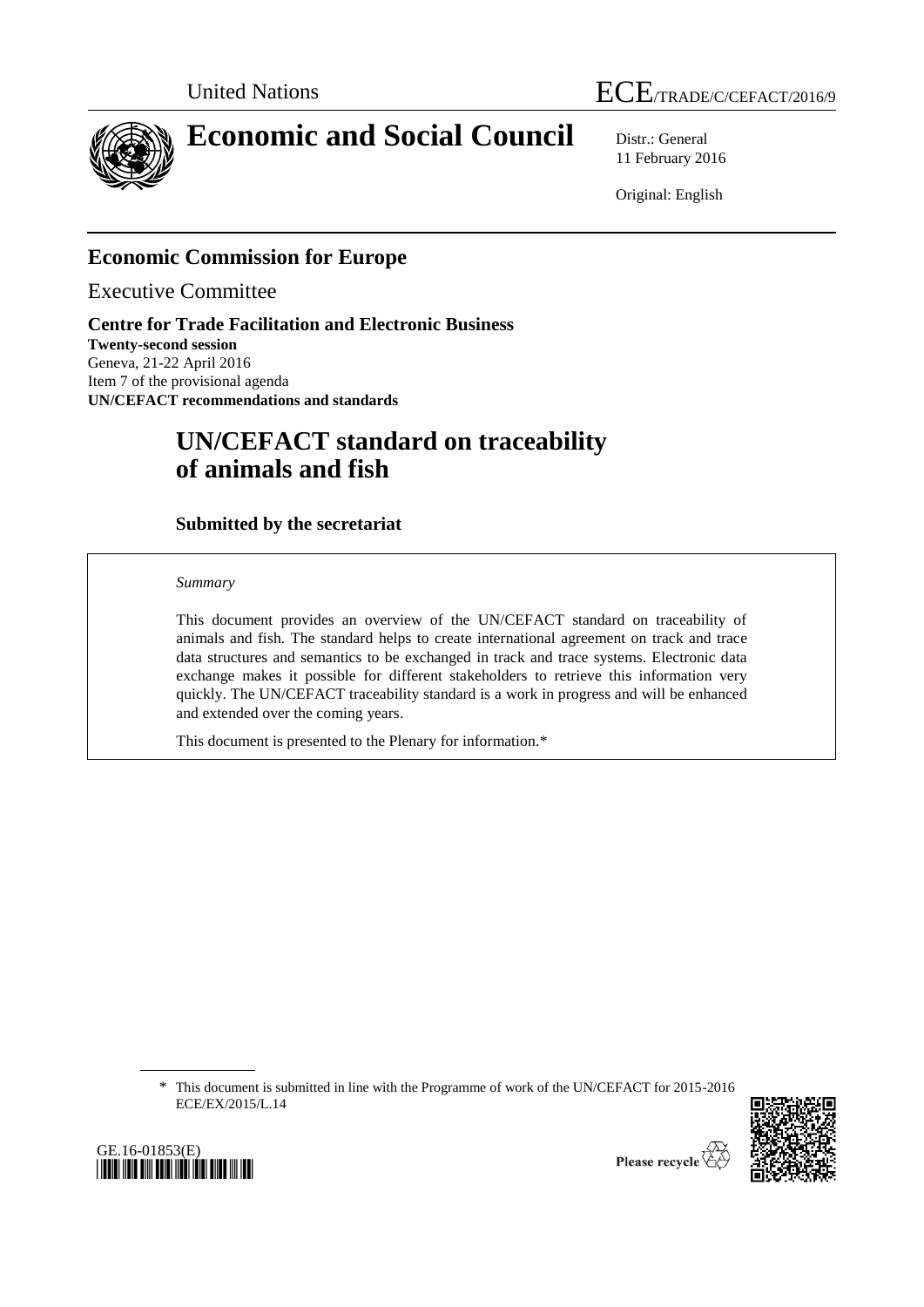## **I. Introduction**

1. Within the United Nations, the United Nations Centre for Trade Facilitation and Electronic Business (UN/CEFACT) is the focal point for the development of trade facilitation recommendations and standards for electronic business. UN/CEFACT is an intergovernmental body of the United Nations Economic Commission for Europe (UNECE) which provides the secretariat. UN/CEFACT standards are developed by international experts from governments and the private sector. Many large standard setting organizations participate in the work of UN/CEFACT, *inter alia*, WCO, IATA, FIATA GS1 and IMO. UN/CEFACT standards development is coordinated through a Memorandum of Understanding among the "big four" standard setting organizations: International Electrotechnical Commission (IEC), International Organization for Standardization (ISO), International Telecommunication Union (ITU) and UNECE.

2. UN/CEFACT has specialised expert groups (Domains) for the development of sectorial standards. The UN/CEFACT standard for traceability of animals and  $fish<sup>1</sup>$  is developed by the Agriculture Domain within UN/CEFACT. The main partners in the development of this standard are international private and public sector experts from France, Canada, the Netherlands, the European Union (EU) and GS1. These experts are connected at the national level with relevant business partners in this field, such as animal registration offices, farm service providers, transporters, traders, slaughter houses and meat processors.

3. Tracking and tracing questions come up on a regular basis in product information for trade, processing industries and consumers. Tracking and tracing questions can also come up in the context of information required to assess conformance with regulations, standards and certification schemes, to control the quality and safety of produce or the efficiency of a supply chain transaction.

4. The objective of the project on animal and fish traceability is to standardize the processes of data registration and exchange on all events involved in trade in individual animals, groups of animals and animal products in order to provide traceability throughout the agricultural supply chain both for regulatory and commercial purposes.

5. The standard helps to create international agreement on track and trace data structures and semantics that are exchanged in the track and trace systems. Electronic data exchange makes it possible for the different stakeholders to retrieve this information very quickly.

6. The UN/CEFACT traceability standard is aligned with ISO/IEC 19987 which itself is based on the GS1 Electronic Product Code Information Service (EPCIS) standard. This standard is widely used in international trade and in the retail industry and low-cost implementation solutions are available. UN/CEFACT extends this standard by adapting the data definitions to its Core Component Library, 2 which provides connectivity between information required for tracking and tracing and the information that is exchanged between partners to manage trade transactions through the exchange of documents and messages.

<sup>&</sup>lt;sup>1</sup> UN/CEFAC[T Project P1015](http://www1.unece.org/cefact/platform/display/CNP/Animal+traceability+data+exchange)

<sup>2</sup> UN/CEFACT CCL (ISO 15000)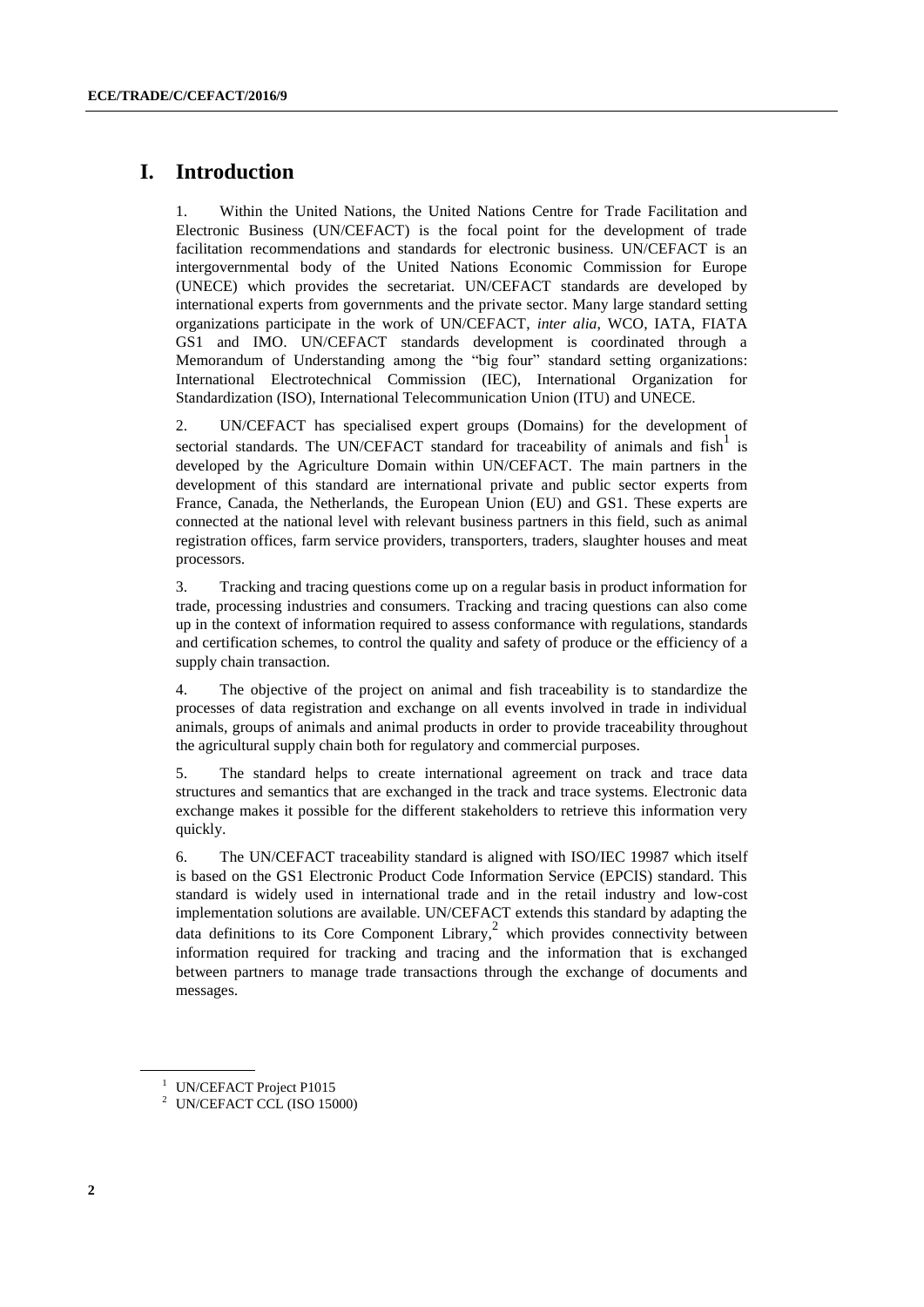## **II. Components of the UN/CEFACT traceability standard for animals and fish**

7. The UN/CEFACT traceability standard has three main components:

#### **A. Description of the parties and main business processes involved in track and trace:**

8. The development of the required standard messages starts with the description of a Tracking and Tracing Party. This is a person or organization that has a question on the origin and history of a specific animal, group of animals or animal product. The Tracking and Tracing Party can either be a private party (business, consumer, etc.) or a government body. The standard then describes the main business processes (use case diagram) in which parties engage to establish tracking and tracing.

#### **B. Description of data structures**

9. The UN/CEFACT standard then describes the main information objects that are encoded and exchanged for tracking and tracing.

- 10. A track and trace event includes information relating to:
	- Animals or fish involved
	- Responsible parties
	- Locations
	- Transportation

11. These data structures are described using data descriptions from the UN/CEFACT Core Component Library (CCL). This Library is an assembly of cross-sectorial and internationally agreed descriptions of information objects used to manage international trade transactions. The advantage of using this Library is the possibility to reuse general supply chain information (information on the parties, product and transport description, documents and certificates used) in the track and trace system.

12. The information stored for track and trace is structured in three layers depending on the depth of information required to support the objective of a track and trace operation. Layer 0 is mandatory and required to retrieve the information on the events that are traced. Layer 1 and 2 are optional and record information that is needed for the specific track and trace system. The standard leaves implementers with a very high degree of freedom to decide which information should be exchanged.

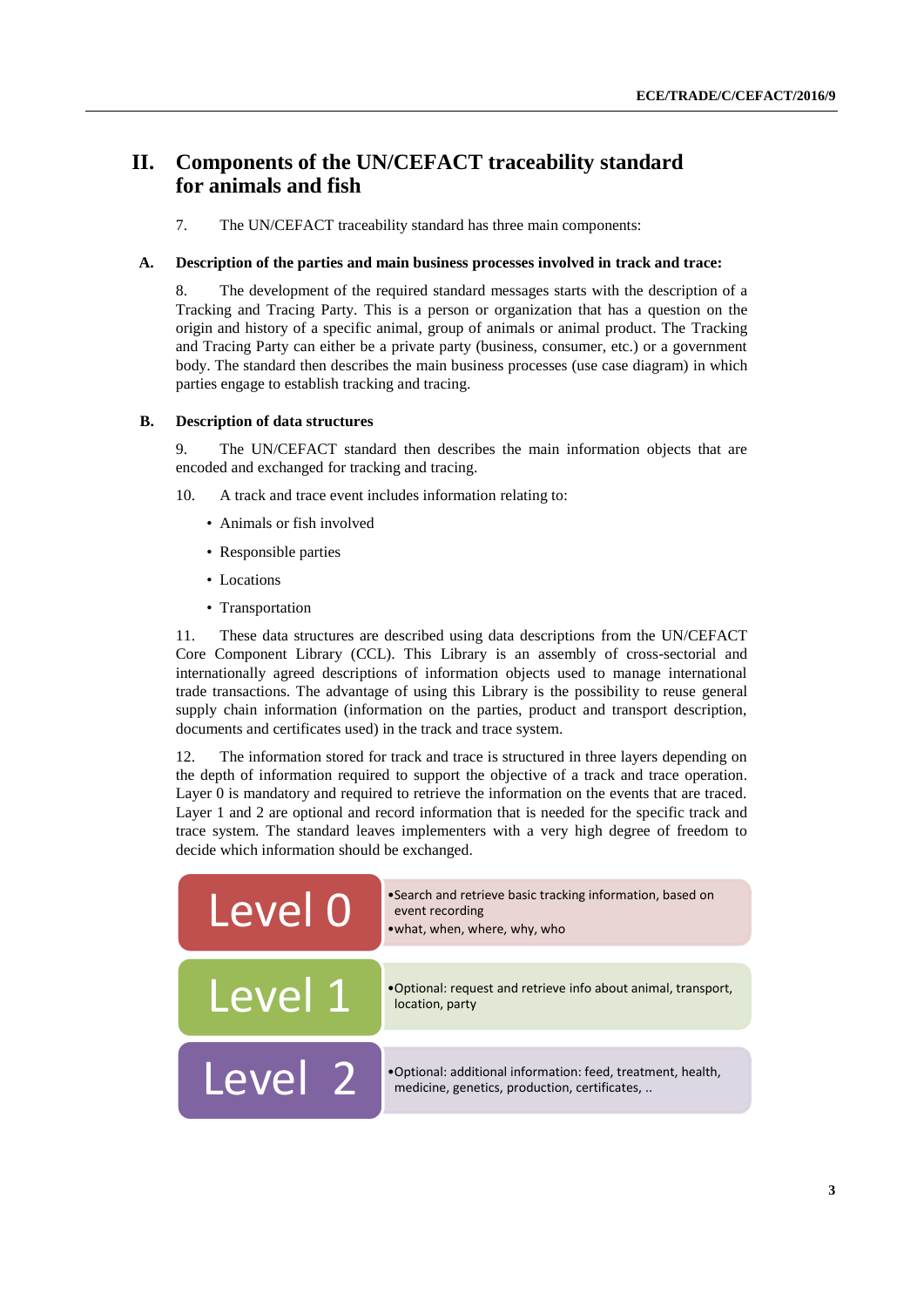#### **C. Description of electronic track and trace messages**

13. The description of data structures for track and trace information is translated into XML syntax using a UN/CEFACT standard. XML is a widely used standard for information exchange between computerised systems. The XML description (XML schema) is then used for the exchange of XML standardised track and trace messages between the parties.

## **III. Storage and retrieval of information in track and trace systems**

14. The UN/CEFACT traceability standard covers the data structures for track and trace. Information storage and retrieval requires services are not part of the standard. Rather, this infrastructure is provided through external service providers. However, certain aspects of data management such as security and confidentiality of information and ownership of data relate both to standards and best practice as well as to data services. Therefore, we provide in Sections III and IV a short introduction into data management for track and trace while noting that the methods described are not part of the UN/CEFACT standard.

15. The registration of supply chain events is done in **global searchable repositories**, which can be queried. **Software applications** query these repositories to return key information on these events.

16. On the basis of the track and trace information obtained, it is also possible to search further to collect additional information according to the type of problem to be solved or question to be answered. For example, this can be data on health status, diseases, treatments, drugs, feed, water, related animals, etc. This data can be stored in the repository itself or retrieved from the information systems of the actors in the supply chain.

17. There are two methods for the transmission of track and trace events. The **Pull** method requires a query of an (authorized) party to the repository. The repository will then deliver information on the track and trace event. If the **Push** method is used, it is the repository that will transmit the information to the stakeholder system when it registers a predefined event. Both methods have their specific uses. Generally, the Push method is used if there is a recurring, predictable need for transfer of track and trace information. The Pull method is used when the need of data transfer is unpredictable.

### **IV. Sharing of data across the supply chain**

18. International trade transactions require collaboration between many different government agencies and private sector operators. In agri-food supply chains, 30 or more independent stakeholders may participate. Many of these stakeholders have no direct business relationships. As track and trace events record information from many of the participating stakeholders the access, security and confidentiality of this information is crucial. This poses the question on the **Choreography**, i.e. how information will move from one trading partner to the other. There are three models for such Choreography:<sup>3</sup>

• **Centralised Choreography**: All events are stored in a central repository.

<sup>3</sup> See EPCIS and CVB Implementation Guideline, GS1, [http://www.gs1.org/docs/epc/EPCIS\\_Guideline.pdf](http://www.gs1.org/docs/epc/EPCIS_Guideline.pdf)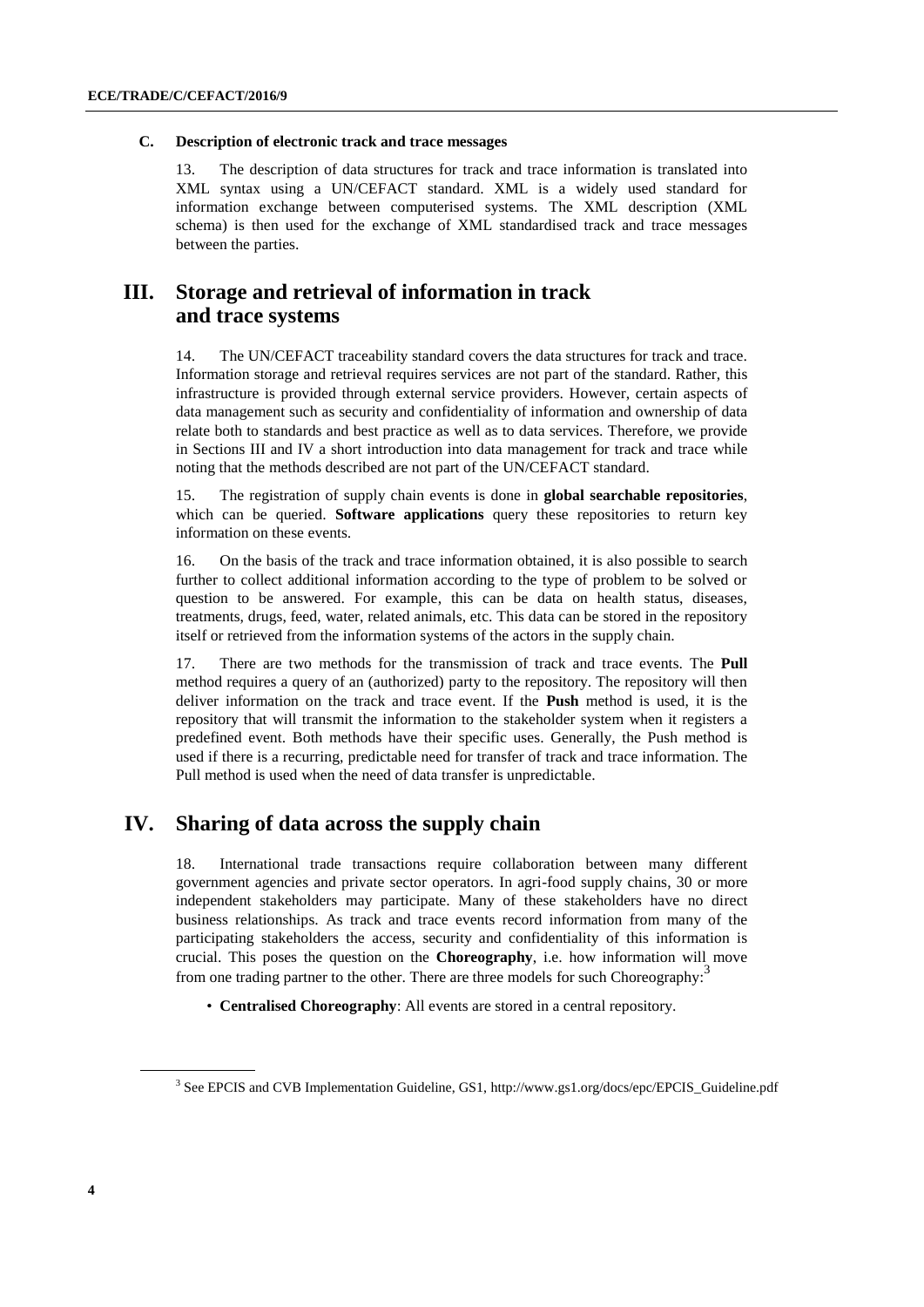- **Distributed Pull Choreography**: Each party captures track and trace data in its own repository. If another party needs information on the supply chain events, it must locate all other parties and query their repositories.
- **Distributed Push Choreography**: Each party records the events in their own repository. But rather than waiting for another party to query the information, it will also send the event information to all other parties in the supply chain who need this data.

## **V. Issues to be solved in the implementation of a standardsbased tracing solution**

19. For the implementation of a standard on tracking and tracing of animals and fish, there are some issues to be solved. A trusted party has to be found for the registration of the key events and repositories. This data is sensitive information which businesses do not want to make publicly available. Confidentiality and trust are necessary preconditions for full registration of such data. The chosen trusted party has to make sure that only authorized parties can access these data. Information can be shared (and transparency achieved) only with the permission of the owners of the data.

20. There is increased interest by governments in the implementation of tracking and tracing solutions with the participation of government agencies and private sector companies. Before setting up such an initiative, all stakeholders need to agree on important project management issues, such as the objectives of the project, responsibilities and collaboration of parties, access to information and confidentiality, liability, project phases, key performance indicators, standards, governance structure, transparency of project management and implementation and funding. These issues should be addressed in a systematic planning process in the initial (planning) phase of the project and recorded in a master plan. Failure to clarify these issues in the initial planning stage of a project is likely to have severe consequences during implementation. The situation is further complicated if the solution includes cross-country supply chains and information exchange between government agencies from different countries, as it will touch upon multiple issues related to cross-border information exchange. Currently, no guidance or best practice is available to plan and manage cross-border track and trace projects that include regulatory agencies. In this context, the 66<sup>th</sup> CITES Standing Committee endorsed a decision<sup>4</sup> to work with UN/CEFACT to describe a governance model for CITES traceability projects. It is noted that many UN/CEFACT recommendations such as the suite of Single Window Recommendations (UNECE Recommendations 33 to 36) and UNECE Recommendation 40 on Consultation Approaches are highly relevant in this context.

21. Another issue is the software investments to be made. A business case can only be made when either consumers pay more for their food or by making the steps in the chain more efficient and profitable. The question is whether consumers are willing to pay voluntarily a bit more for their meat in exchange for extra information on the origin and history of the animal(s) it comes from. The issue of sharing of costs and benefits of track and trace systems becomes more complex when regulatory bodies participate in and benefit from them.

<sup>4</sup> https://cites.org/sites/default/files/eng/com/sc/66/ExSum/E-SC66-Sum-04.pdf